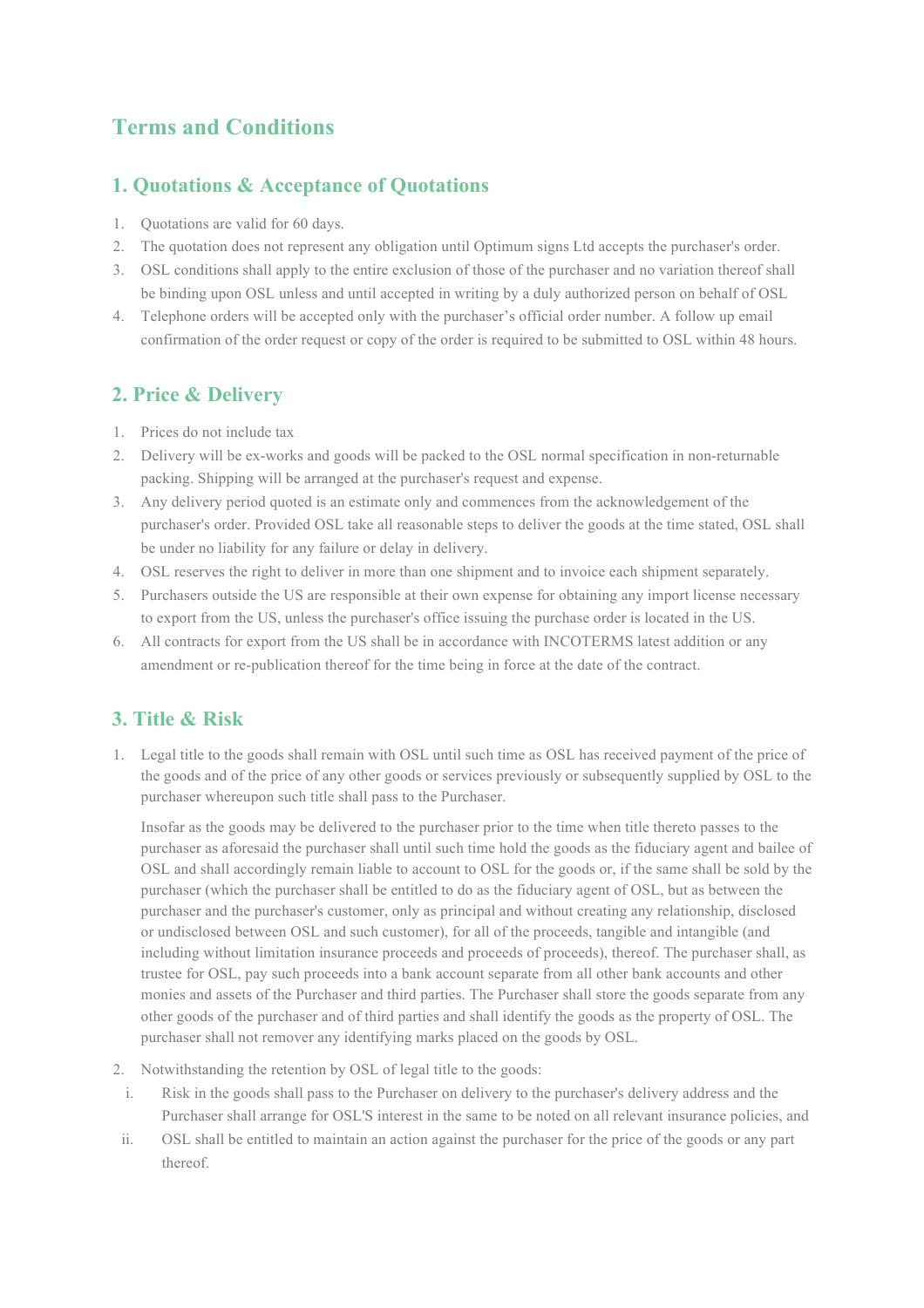- 3. The Purchaser may exercise its right to sell the goods as the fiduciary agent of OSL in the usual course of the Purchaser's business but such right:
	- i. May be revoked at any time by OSL giving notice to the effect if the purchaser is in default for longer than 30 days in the payment of any sum whatsoever due to OSL (whether in respect of the goods or of any other goods or services supplied at any time by OSL to the Purchaser or for any reason whatsoever) or if OSL has Bona Fide doubts as to the solvency of the Purchaser.

And:

- ii. Shall automatically cease if a receiver, manager or administrator is appointed over the assets, undertaking or property of the Purchaser, or a winding - up or administration order against the Purchaser is made or petitioned, or any petition or order in bankruptcy against the Purchaser is presented or made, or the Purchaser goes into voluntary liquidation (otherwise than for the purposes of reconstruction or amalgamation while solvent) or calls a meeting of or makes arrangements or compositions with Creditors.
- 4. Upon determination of the Purchaser's rights of sale under condition (c) (i) or (c)(ii) above, the purchaser shall place the goods at the disposal of OSL (who shall be entitled to enter any premises of the Purchaser for the purpose of removing the goods and to remove the goods from the said premises) and/or, as the case may be, pay to OSL the proceeds then held by the Purchaser as trustee for OSL in accordance with condition 3(A.

### **4. Payment & Set Off**

- 1. Payment for deliveries shall be due 30 days from the date of invoice except where OSL stipulates CWO or COD terms. OSL reserves the right to charge interest at 2% per month on any sum outstanding after the due date.
- 2. Payments for exports from the US shall be made in the US through an irrevocable letter of Credit established in favour of OSL and confirmed by a national clearing bank. The letter of credit shall:
	- i. Have an initial validity equal to the delivery period plus one month,
- ii. Permit part shipments and:
- iii. Provide for the release on each shipment of 100% of the contract value thereof. No liability to deliver goods shall arise before OSL receives such a letter of credit
- 3. Any discounts specified by OSL shall apply only where payment is received as indicated above. Payment shall not be withheld on account of any claim by the purchaser against OSL. OSL reserves the right to suspend deliveries where payment for any order, related or otherwise has not been made by the due date and remains outstanding.
- 4. If at any time any sum of money becomes payable for OSL to the purchaser under or in connection with the contract or any breach thereof by OSL, OSL shall be entitled, in addition to any other rights of set-off conferred by law, to set-off against such sum any amount then due, or which may at any time thereafter become due, to OSL from the Purchaser (or any other company in OSL'S Group of companies) under the contract or any other contract, order or transaction between OSL (or any other such company) and the Purchaser.

## **5. Description & Date**

1. Where OSL is the manufacturer, goods will be supplied substantially as described but the right is reserved to make design changes that do not lower their performance, affect the mechanical interchangeability or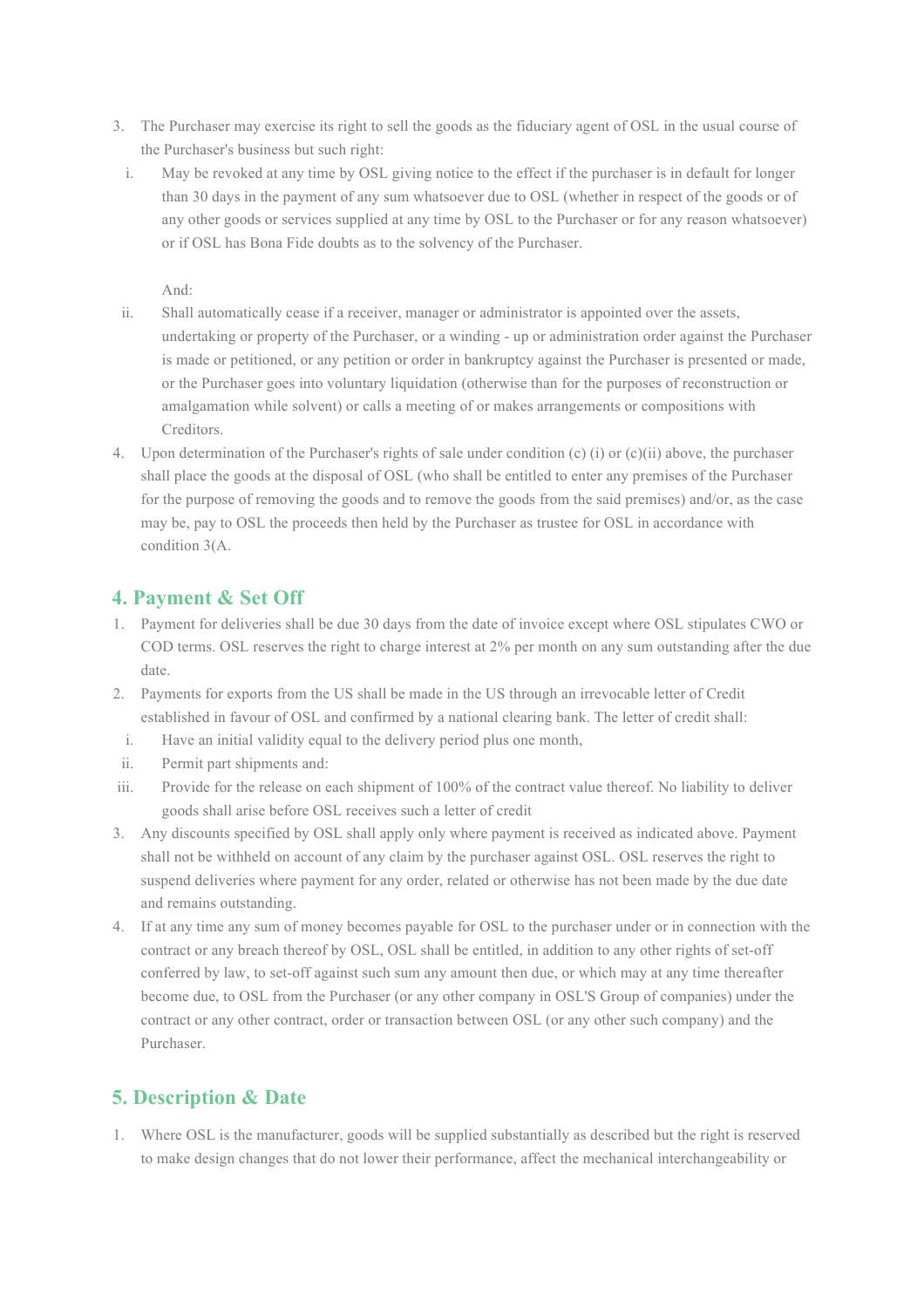increase in price. Where OSL is not the manufacturer, goods will be supplied to the manufacturer's current specification and finish.

2. OSL shall make every effort to ensure the accuracy of technical data or literature relating to the goods, but OSL (so far as permitted by law) accepts no liability in contract, tort or otherwise for any damage or injury arising directly or indirectly from any error or omission in such technical data or literature.

## **6. Guarantee**

- 1. Subject of 7(A.) OSL Guarantees at its discretion to replace or repair (parts and materials without charge), any of the goods found to its satisfaction to be defective within 60 months of the date of delivery, owing to faulty design, materials or workmanship, provided that the goods have not been modified or repaired other than by OSL and have been operated, stored and maintained within OSL'S recommendations for use. In the case of goods repaired or replaced by OSL the guarantee shall terminate at the end of the original guarantee period.
- 2. Goods returned under this guarantee must be delivered to OSL premises at the Purchaser's expense accompanied by OSL's original packing note, a statement of the reason for the return and a CR number issued by OSL.
- 3. OSL's liability under conditions 6 (A and 7 (A is the sole liability of OSL as regards the quality, fitness, descriptions or correspondence with sample of the goods. All other representations, warranties, conditions, terms and statements in such regard, express or implied, statutory or otherwise, are excluded, save where not capable of exclusion by law.
- 4. Goods shall not be considered defective for the purposes of these conditions unless:
- i. They are not in accordance with any specification of the Purchaser in writing by OSL, or
- ii. If there is no such specification or to the extent that such specification is silent as to any aspect of the design, function, performance, tolerances, quality or characteristics of the goods, the goods do not conform to OSL'S published information (if any) or otherwise to the standards which OSL considers normal or usual for products of the kind sold at a similar price.

OSL is not in a position to ensure that the Purchaser's specification is correct and/or sufficient for the purposes intended by the purchaser, and the Purchaser is solely responsible therefore. If there is no such specification or to the extent that such specification is silent as to any aspect of the design, function, performance, tolerances, quality or characteristics of the goods, the goods do not conform to OSL's published information (if any) or otherwise to the standards which OSL considers normal or usual for products of the kind sold at a similar price.

- 5. It is the Purchaser's responsibility to install OSL's goods in such a way as to comply with all relevant electrical or other regulations.
- 6. OSL does not accept and will not be held liable for any consequential losses. See section 14.

## **7. Goods Not Manufactured By OSL**

- 1. Goods not manufactured by OSL and all software are supplied on the condition that OSL's liability in contract, tort or otherwise shall in no circumstances extend beyond the liability to OSL or the manufacturer or supplier of such goods or software. In particular, but without limitation, the benefits of the supplier/manufacturer's guarantee or warranty attaching to the goods or software shall be made available to the Purchaser and condition (6 shall not apply.
- 2. By ordering goods or software the Purchaser agrees to:
	- i. Comply with the terms of any license granted to OSL in respect thereof and: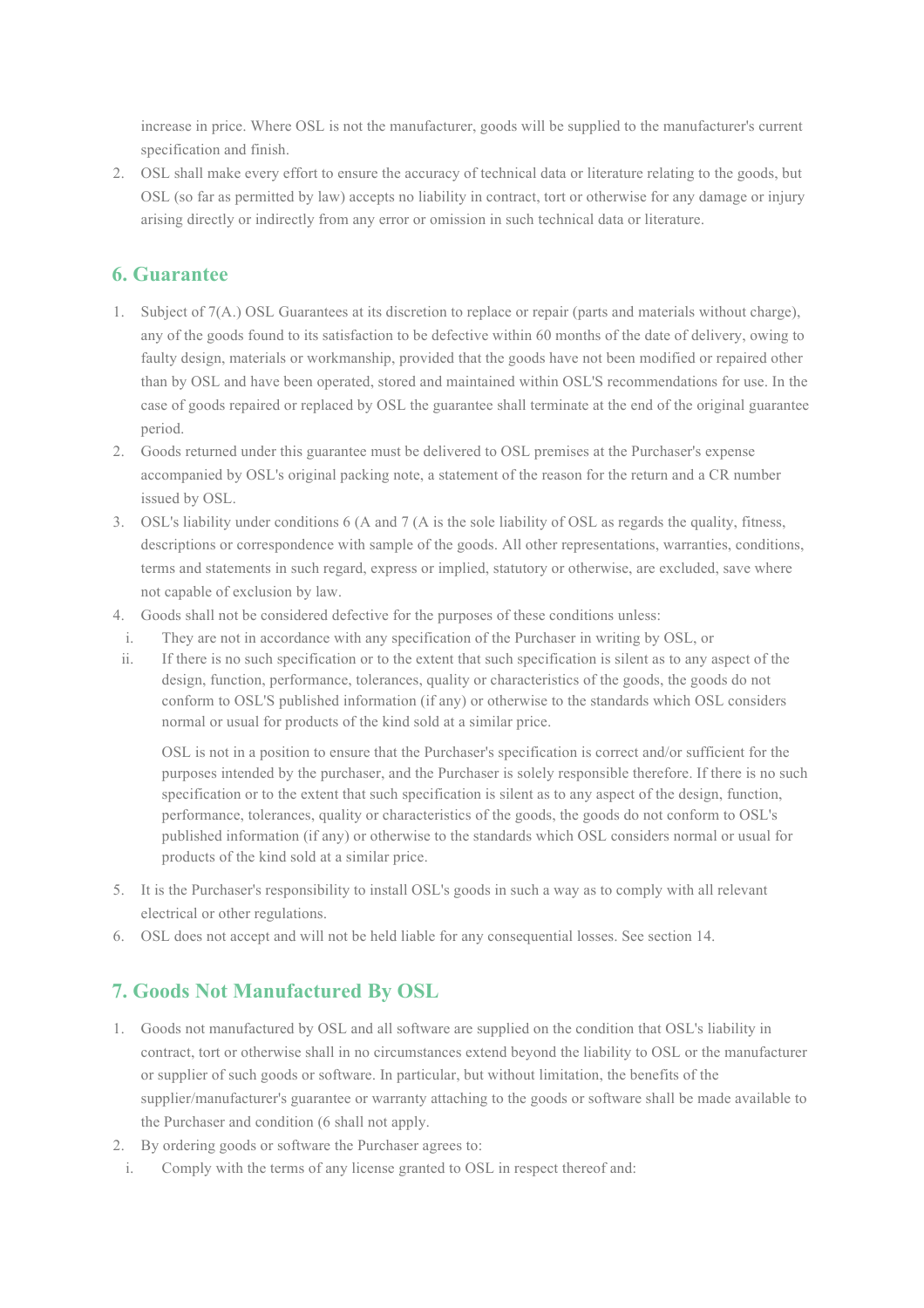- ii. Indemnify OSL and keep it indemnified against any claim made by the relevant licensor against OSL as a result of any act or omission on the part of the purchaser.
- 3. Details of the aforementioned guarantee, warranty and license (if applicable) are available on request from OSL.

### **8. Force Majeure**

OSL shall have no liability in respect of failure or delay in delivery or in performance of any obligation under the contract due to any cause outside OSL's control, including but not limited to act of God, fire, floods, war, civil disturbances, riot, act of Government, currency restriction, industrial disputes, unavailability of materials or failure of supplier, carrier or sub-contractor to deliver on time.

#### **9. Price Variation**

OSL reserves the right to increase the price of goods in proportion to any increase of costs to OSL between the date of acceptance of the order and delivery (including without limitation costs relating to exchange rates, labour, materials, transport and taxes) or where increase is due to any act or default or the Purchaser, including without the limitation the cancellation by the Purchaser of part of any non-adherence of agreed call-off or schedule delivery arrangements.

#### **10. Storage**

When delivery is delayed for reasons attributable to the Purchaser or its agents:

- 1. Storage and other additional costs will be charged to the Purchaser.
- 2. The goods will be at the Purchaser's risk form the date of commencement of such delay.
- 3. The original delivery date shall be the date of the commencement of the guarantee.
- 4. OSL may invoice the price on the original delivery date.

## **11. Intellectual Property Rights (I.P.R)**

- 1. The sale of the goods and the publication of any information or technical data relating thereto does not imply, and OSL gives no warranty as to freedom from the patent, registered design or other industrial property rights of third parties (whether arising or created before or after the date of delivery of the goods) in respect of the goods or any particular application thereof or any method in which the goods are used or disposed of or any combination of the goods with or into any other product (whether or not supplied by OSL), whether or not that application, method or combination is the only application, method or combination in which the goods can be disposed of or used.
- 2. The Purchaser warrants that any design and specifications supplied or specified by it to OSL will not involve the infringement if any IPR in the manufactured and sale of goods by OSL.
- 3. The Purchaser undertakes to indemnify and keep indemnified OSL against all royalties, claims, actions, demands, proceedings, losses and costs in connection with any infringement or alleged infringement of any IPR arising out of or in connection with the matters described in paragraphs (A and/or (B above.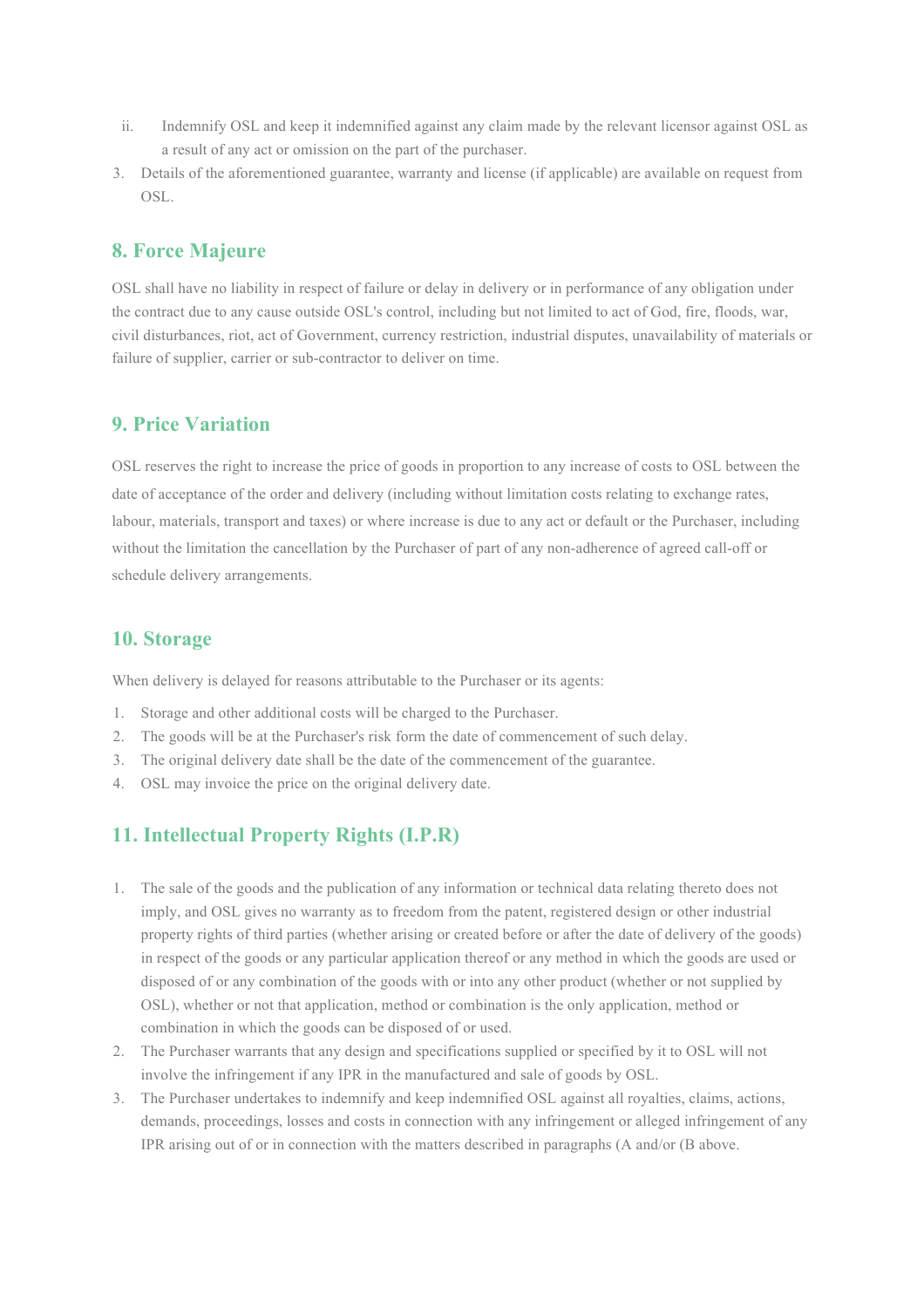#### **12. International Export Control Regulations**

- 1. OSL shall in no circumstances be liable for any damage, loss or claim howsoever occasioned by an act or omission on the part of the Purchaser in contravention of any regulations issued by foreign governments concerning the export of goods, services, or technology.
- 2. Any goods supplied by OSL whose export from the United States is restricted by any aforementioned regulations shall not be exported by the Purchaser without the prior approval of the relevant authorities concerned with the administration of such regulations.

#### **13. Purchaser's Items**

Items supplied by the Purchaser for the contract shall be of suitable quality and shall be provided free of charge in the quantities and at the times required by OSL. Any defect in such items shall not entitle the Purchaser to rescind the contract, reject the goods, make deductions from the contract price or claim damages in respect of such defects and the Purchaser shall indemnify and keep indemnified OSL from and against all actions, demands, claims, proceedings, losses or costs arising from the supply of defective items by the Purchaser.

#### **14. Limitation of Liability**

- 1. Save in the case of personal injury or death caused by the negligence of OSL and other than as provided in conditions (6.) and (7.), OSL shall not be liable in contact, delict, breach of statutory duty or otherwise for any loss, injury, destruction or damage suffered by the Purchaser whatsoever or howsoever arising out of or in connection with the supply of goods or services by OSL.
- 2. If for any reason the provisions of conditions  $(6)$ ,  $(C)$ ,  $(11)$  and  $(14)$ ,  $(A)$  are of no effect in respect of a claim against OSL, OSL's liability in respect of that claim shall in no event exceed the price paid for the relevant goods or services by the Purchaser.
- 3. OSL accepts no liability whether in contract, delict, breach of statutory duty or otherwise for any loss of use, profits or contracts or for any other form of consequential or indirect loss or damage.

#### **15. Cancellation & Returned Goods**

- 1. Cancellations will not be accepted for Customer specific (OEM) or non catalogued items. If OSL agrees to accept cancellation or part cancellation of an order a charge of 15% of total order price will be made or \$40, whichever is greater.
- 2. No returns are permitted without OSL's previous agreement and a CR number issued by OSL.
- 3. Agreed returns must be at the Purchaser's expense in original condition and, if tested by OSL, will be subject to a charge of 15% of the goods value (excluding batteries).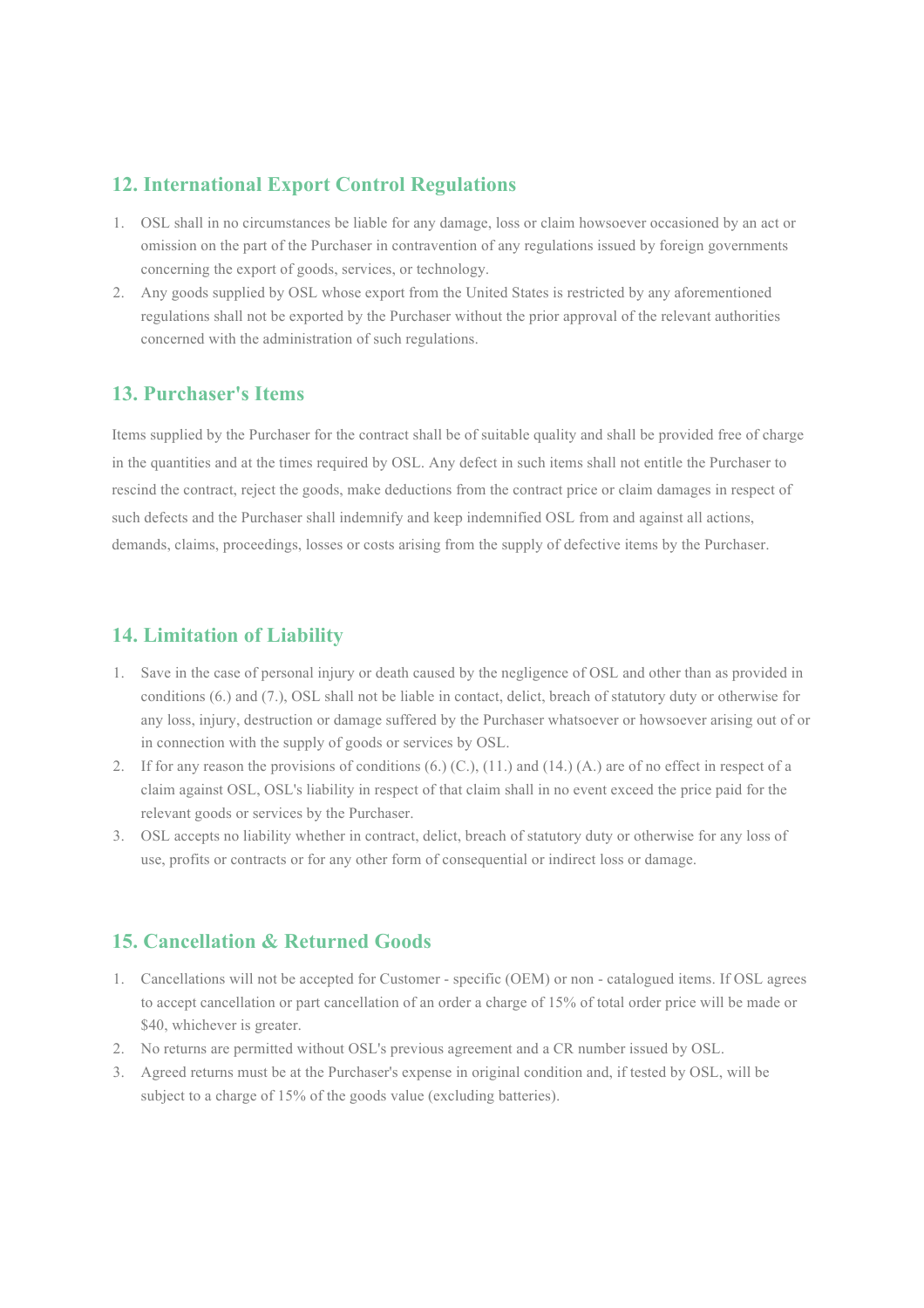#### **16. Termination**

If the Purchaser commits any breach of the terms and conditions of contract or suffers distress or execution or becomes insolvent or commits and act of bankruptcy or enters into any arrangement or composition with his Creditors or goes or is put into liquidation (other than solely for amalgamation or reconstruction while solvent) or if a receiver or administrator is appointed over any part of the Purchaser's business, OSL may without prejudice to any rights which may have accrued or which may accrue to terminate the contract summarily by written notice.

### **17. Law**

Any question relating to any quotation or any contract subject to these conditions or agreed amendment of these conditions shall be determined in all respects by the laws of the United States in the state of Minnesota.

## **18. Privacy Notice**

1. Optimum signs Ltd knows that you care how information about you is used and shared, and we appreciate your trust and what you to feel confident in our services and security as it relates to your personal information. This notice describes our privacy policy. By visiting Optimum signs Ltd, you are accepting the practices described in this Privacy Notice.

2. What Personal Information about Customers Does Optimum signs Ltd Gather? The information we learn from customers helps us personalize and continually improve your browsing experience at Optimum signs Ltd *Here are the types of information we gather:*

- ! *Information You Give Us*: We receive and store only the information you enter on our Web site or give us in any other way. You can choose not to provide certain information, but then you might not be able to take advantage some of the features. We use the information that you provide for such purposes as responding to your requests for newsletter, sales enquiries, technical support or allowing you to log in to secure areas of our website.
- ! *Automatic information*: We receive and store certain types of information whenever you interact with our website. For example, like many web sites, we sometimes use "cookies," that allow functionality of the website to operate correctly in your browser.
- ! *E-mail Communications*: If you have previously signed up for emails we will periodically send you newsletters of our services and products, notifications of changes to our products or policies etc. You may choose to stop receiving these e-mails at any time by using the link provided in the email.
- 3. What about Cookies and EU Cookie Law?

Cookies are alphanumeric identifier text files that may be transferred to your computer's hard drive through your Web browser to enable websites to provide advanced functionality.

Without your permission our website will only store the minimum information absolutely necessary for operation of the website.

If you block cookies entirely you may find that certain features of the website may not operate properly or at all.